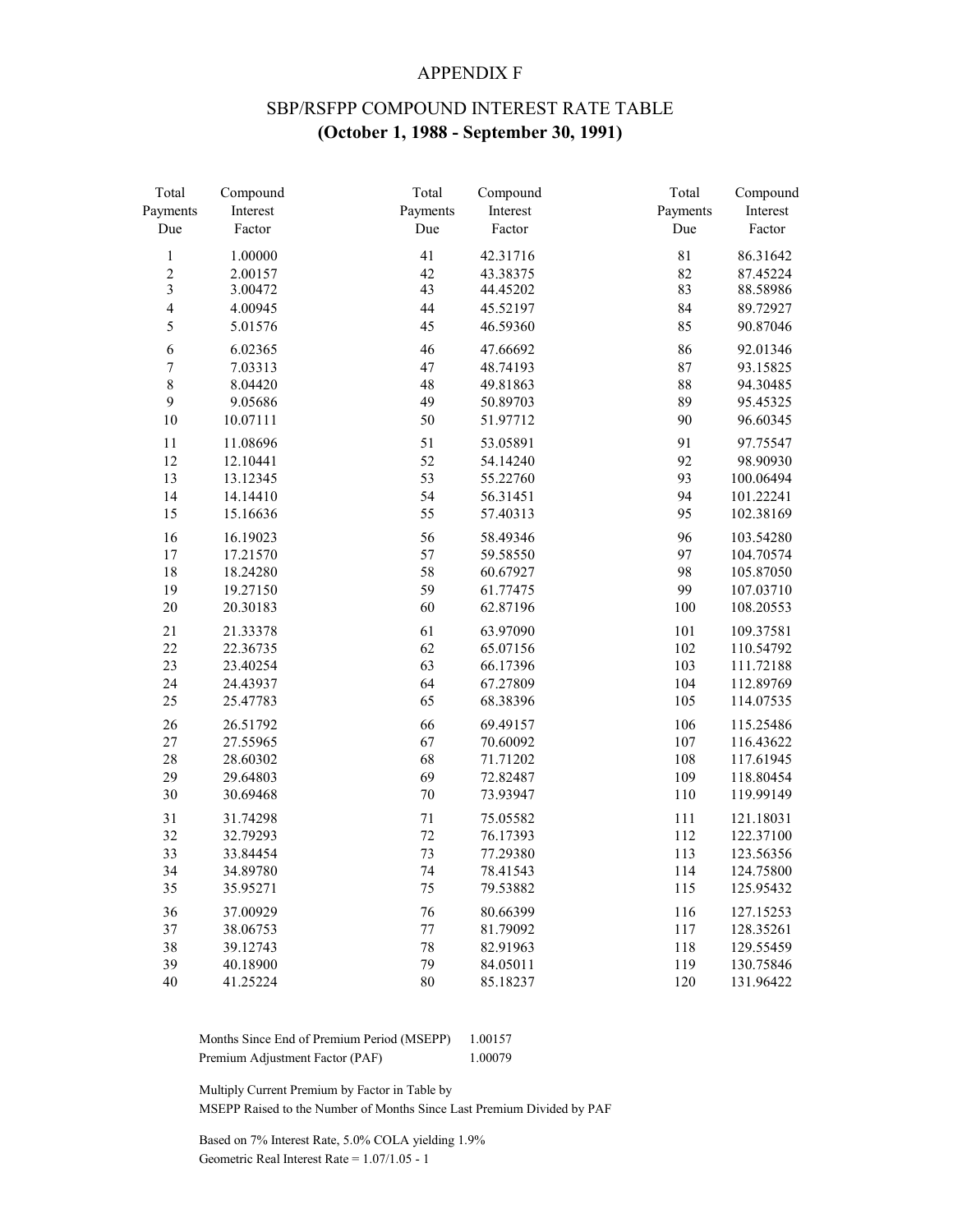#### APPENDIX F

# SBP/RSFPP COMPOUND INTEREST RATE TABLE **(October 1, 1988 - September 30, 1991)**

| Total    | Compound  | Total    | Compound  | Total    | Compound  |
|----------|-----------|----------|-----------|----------|-----------|
| Payments | Interest  | Payments | Interest  | Payments | Interest  |
| Due      | Factor    | Due      | Factor    | Due      | Factor    |
| 121      | 133.17188 | 161      | 183.06897 | 201      | 236.20513 |
| 122      | 134.38144 | 162      | 184.35705 | 202      | 237.57682 |
| 123      | 135.59291 | 163      | 185.64716 | 203      | 238.95068 |
| 124      | 136.80628 | 164      | 186.93929 | 204      | 240.32669 |
| 125      | 138.02156 | 165      | 188.23346 | 205      | 241.70487 |
| 126      | 139.23875 | 166      | 189.52967 | 206      | 243.08522 |
| 127      | 140.45786 | 167      | 190.82792 | 207      | 244.46775 |
| 128      | 141.67888 | 168      | 192.12821 | 208      | 245.85244 |
| 129      | 142.90183 | 169      | 193.43054 | 209      | 247.23932 |
| 130      | 144.12670 | 170      | 194.73492 | 210      | 248.62838 |
| 131      | 145.35350 | 171      | 196.04136 | 211      | 250.01962 |
| 132      | 146.58223 | 172      | 197.34985 | 212      | 251.41305 |
| 133      | 147.81290 | 173      | 198.66041 | 213      | 252.80868 |
| 134      | 149.04550 | 174      | 199.97302 | 214      | 254.20650 |
| 135      | 150.28004 | 175      | 201.28770 | 215      | 255.60652 |
| 136      | 151.51652 | 176      | 202.60445 | 216      | 257.00875 |
| 137      | 152.75495 | 177      | 203.92327 | 217      | 258.41318 |
| 138      | 153.99532 | 178      | 205.24416 | 218      | 259.81982 |
| 139      | 155.23765 | 179      | 206.56714 | 219      | 261.22868 |
| 140      | 156.48193 | 180      | 207.89220 | 220      | 262.63975 |
| 141      | 157.72818 | 181      | 209.21934 | 221      | 264.05304 |
| 142      | 158.97638 | 182      | 210.54857 | 222      | 265.46856 |
| 143      | 160.22655 | 183      | 211.87989 | 223      | 266.88630 |
| 144      | 161.47868 | 184      | 213.21330 | 224      | 268.30628 |
| 145      | 162.73278 | 185      | 214.54882 | 225      | 269.72849 |
| 146      | 163.98886 | 186      | 215.88644 | 226      | 271.15294 |
| 147      | 165.24692 | 187      | 217.22616 | 227      | 272.57963 |
| 148      | 166.50695 | 188      | 218.56799 | 228      | 274.00856 |
| 149      | 167.76897 | 189      | 219.91193 | 229      | 275.43974 |
| 150      | 169.03297 | 190      | 221.25798 | 230      | 276.87318 |
| 151      | 170.29896 | 191      | 222.60616 | 231      | 278.30887 |
| 152      | 171.56695 | 192      | 223.95645 | 232      | 279.74682 |
| 153      | 172.83693 | 193      | 225.30887 | 233      | 281.18703 |
| 154      | 174.10891 | 194      | 226.66342 | 234      | 282.62951 |
| 155      | 175.38289 | 195      | 228.02010 | 235      | 284.07426 |
| 156      | 176.65887 | 196      | 229.37891 | 236      | 285.52128 |
| 157      | 177.93686 | 197      | 230.73987 | 237      | 286.97058 |
| 158      | 179.21687 | 198      | 232.10296 | 238      | 288.42216 |
| 159      | 180.49888 | 199      | 233.46820 | 239      | 289.87602 |
| 160      | 181.78292 | 200      | 234.83559 | 240      | 291.33218 |
|          |           |          |           |          |           |

| Months Since End of Premium Period (MSEPP) | 1.00157 |
|--------------------------------------------|---------|
| Premium Adjustment Factor (PAF)            | 1.00079 |

Multiply Current Premium by Factor in Table by

MSEPP Raised to the Number of Months Since Last Premium Divided by PAF

 Based on 7% Interest Rate, 5.0% COLA yielding 1.9% Geometric Real Interest Rate = 1.07/1.05 - 1